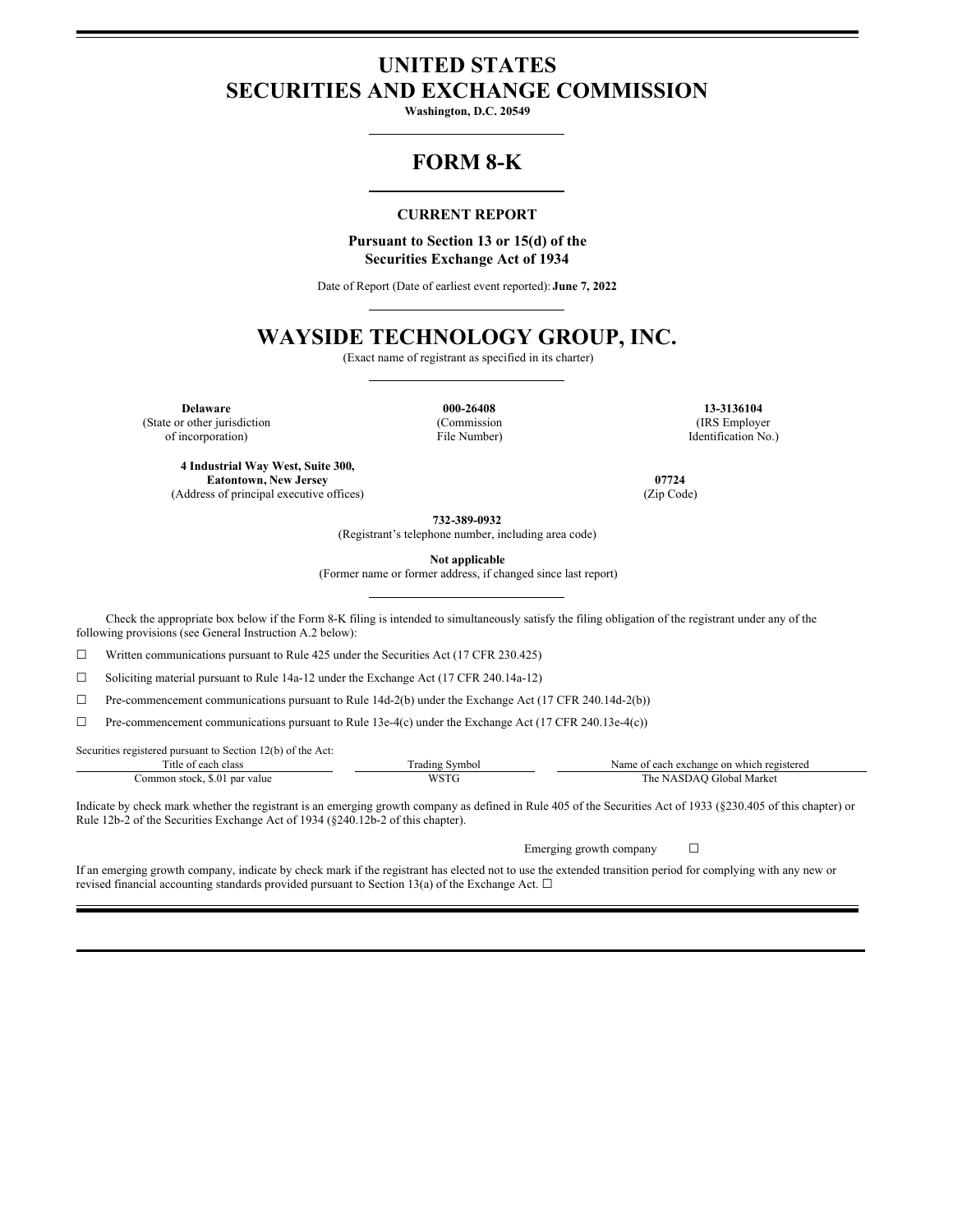### **Item 5.07 Submission of Matters to a Vote of Security Holders.**

Wayside Technology Group, Inc. (the "Company") held the 2022 Annual Meeting of Stockholders (the "2022 Annual Meeting") on June 7, 2022. At the 2022 Annual Meeting, 3,789,600 shares of the Company's common stock were represented either in person or by proxy, which is equal to 85.19% of the Company's issued and outstanding common stock as of the record date. At the 2022 Annual Meeting, the Company's stockholders (i) elected the seven nominees named below to the Company's Board of Directors, to serve until the next annual meeting of the stockholders and until their successors are elected and qualified; (ii) approved a non-binding, advisory resolution approving the compensation of the Company's named executive officers; and (iii) ratified the appointment of BDO USA, LLP as the Company's independent registered public accounting firm for the fiscal year ended December 31, 2022.

*Proposal 1: Election of Directors* — The final number of votes for, withheld or abstained from voting and broker-non-votes were as follows:

|                 |                  |                |                        | <b>Broker Non-</b> |
|-----------------|------------------|----------------|------------------------|--------------------|
| Nominee         | <b>Votes For</b> | Votes Withheld | <b>Votes Abstained</b> | Votes              |
| Jeff Geygan     | 2,540,662        | 276,182        |                        | 972.756            |
| Dale Foster     | 2,739,916        | 76.928         |                        | 972,756            |
| Ross Crane      | 2,632,088        | 184.756        |                        | 972,756            |
| Andy Bryant     | 2,410,991        | 405,853        |                        | 972,756            |
| John McCarthy   | 2,545,238        | 271,606        |                        | 972,756            |
| Gerri Gold      | 2,540,646        | 276,198        | -                      | 972.756            |
| Greg Scorziello | 2,737,835        | 79,009         |                        | 972,756            |

*Proposal 2: Advisory Resolution to Approve Compensation of the Company's Named Executive Of icers*— The final number of votes cast for, against or abstaining from voting and broker non-votes were as follows:

| otes For  | Against<br>√otes | Votes Abstained | <b>Broker Non-Votes</b> |
|-----------|------------------|-----------------|-------------------------|
| 2,527,629 | 263,558          | ---<br>25.65    | 75<br>2.150             |

Proposal 3: Ratification of the Appointment of BDO USA, LLP as the Company's Independent Registered Public Accounting Firm for *the fiscal year ended December 31, 2022* — The final number of votes cast for, against or abstaining from voting and broker non-votes were as follows:

| votes For | otes    | ⊬otes      | <b>Broker Non-</b> |
|-----------|---------|------------|--------------------|
|           | Against | \ bstained | -Votes             |
| .750.900  | 24.350  | 14,350     |                    |

#### 2